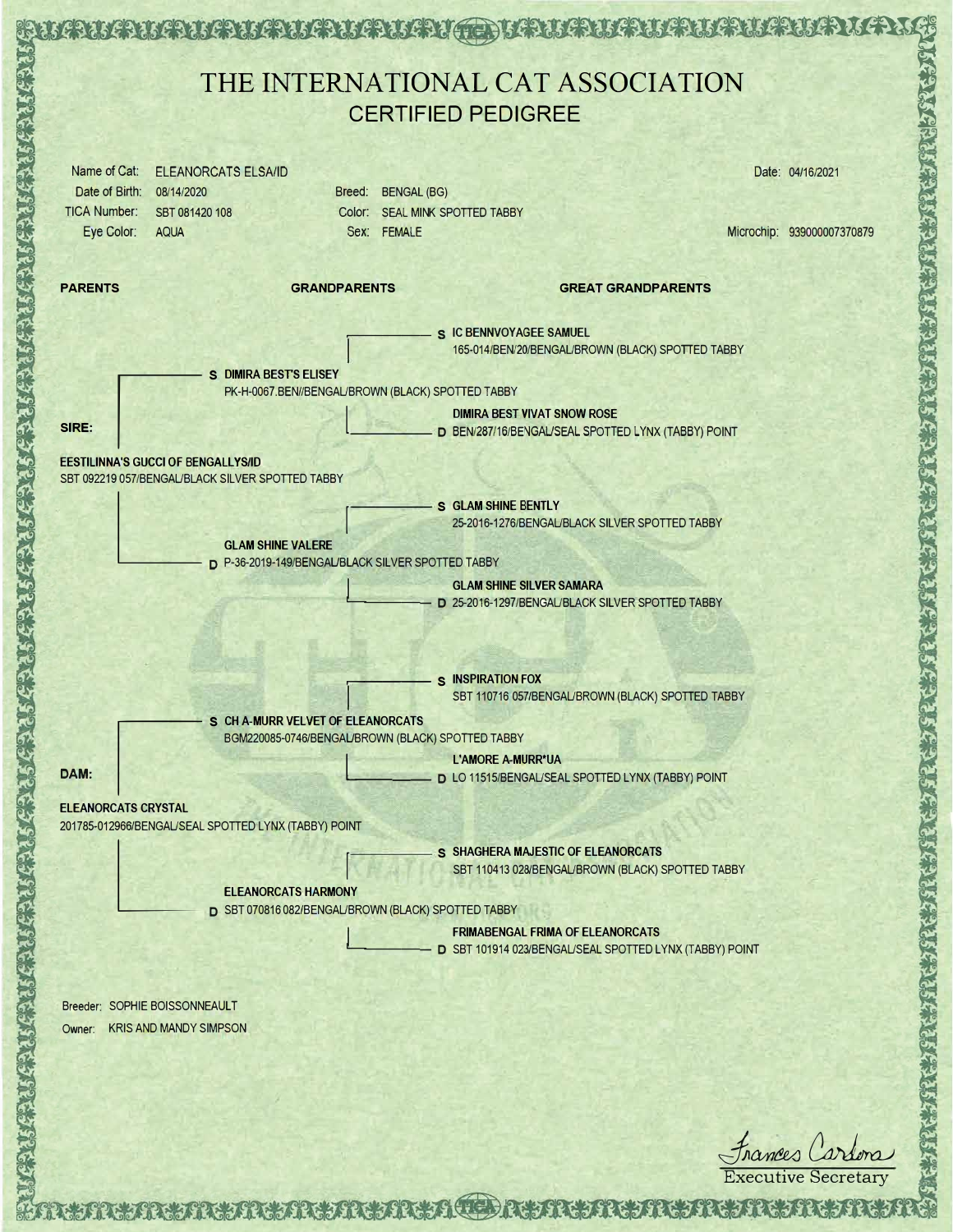**% WISDOM PANEL**™

## DNA Test Report

Sample ID: FFCQJSN Test Date: 1/5/2021 Optimal Selection - Feline

#### Owner Info

First Name Last Name Kris Simpson

### Pet Info

Registered Name **Date of Birth** Chats Canada Cats **8/14/2020** 

Nickname (Call Name) Sample ID Elsa of MandysBengals FFCQJSN

Country of Origin **Microchip ID** 

Owner Reported Breed Tattoo ID Bengal N/A and the second state of the second state  $N/A$ 

Sex Registration female BGF202085-070879

CA 939000007370879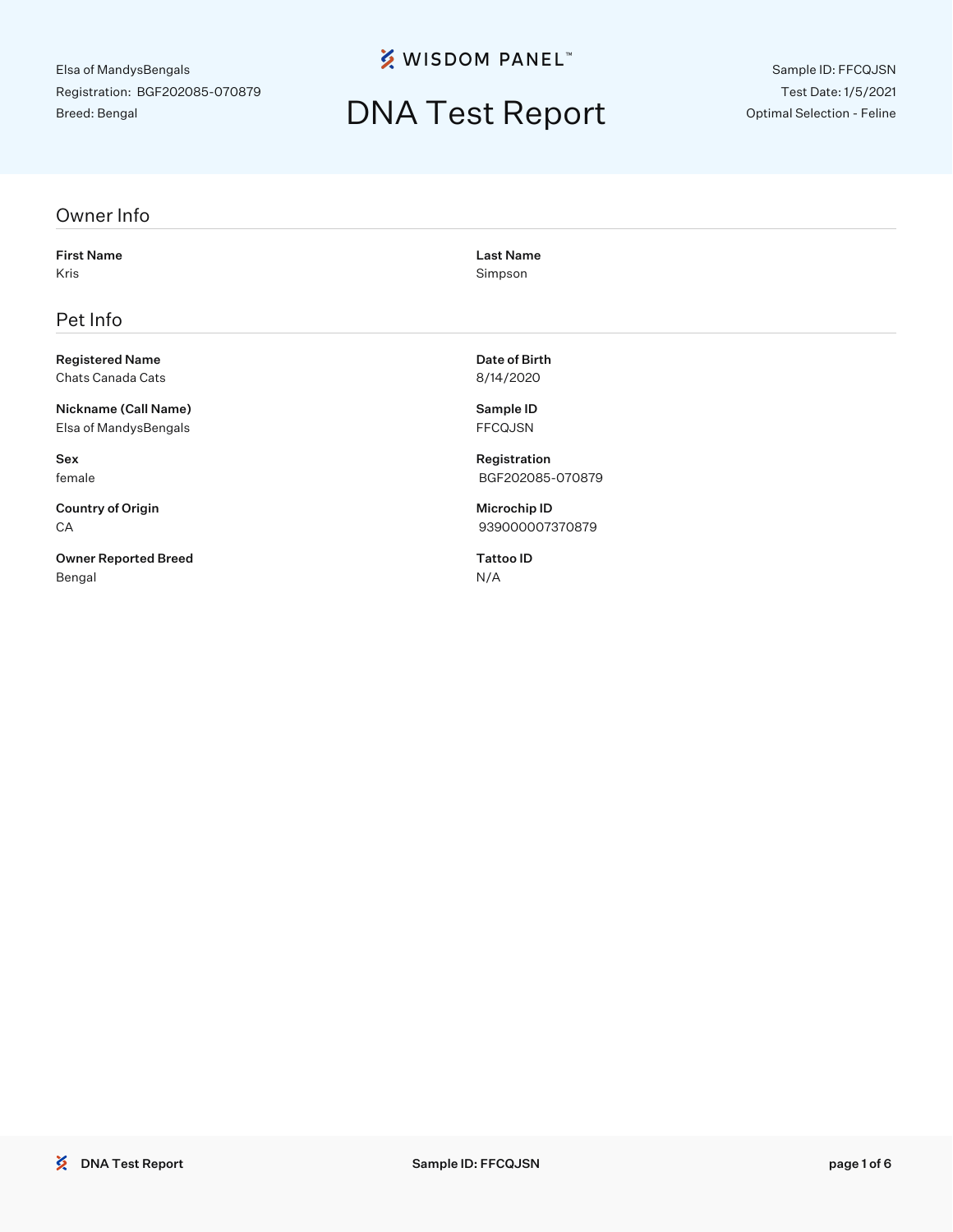## **※ WISDOM PANEL**™

# DNA Test Report

### Health Conditions Known in This Breed

| <b>Genetic Condition</b>                                            | Gene          | <b>Risk Variant</b> | Copies      | Result |
|---------------------------------------------------------------------|---------------|---------------------|-------------|--------|
| Progressive Retinal Atrophy (Discovered in Bengal cats)             | KIF3B         | G > A               | $\circ$     | Clear  |
| Progressive Retinal Atrophy (rdAc-PRA)                              | <b>CEP290</b> | T > G               | 0           | Clear  |
| Pyruvate Kinase Deficiency                                          | <b>PLKR</b>   | G > A               | 0           | Clear  |
| <b>Other Conditions Tested</b>                                      |               |                     |             |        |
| <b>Genetic Condition</b>                                            | Gene          | <b>Risk Variant</b> | Copies      | Result |
| Acute Intermittent Porphyria (Variant 1)                            | AIP           | Deletion            | $\mathsf O$ | Clear  |
| Acute Intermittent Porphyria (Variant 2)                            | AIP           | G > A               | $\circ$     | Clear  |
| Acute Intermittent Porphyria (Variant 3)                            | <b>HMBS</b>   | Insertion           | $\circ$     | Clear  |
| Acute Intermittent Porphyria (Variant 4)                            | <b>HMBS</b>   | Deletion            | 0           | Clear  |
| Acute Intermittent Porphyria (Variant 5)                            | <b>HMBS</b>   | G > A               | $\circ$     | Clear  |
| Autoimmune Lymphoproliferative Syndrome                             | <b>FASL</b>   | Insertion           | $\circ$     | Clear  |
| Burmese Head Defect (Discovered in Burmese)                         | ALX1          | Deletion            | $\circ$     | Clear  |
| Chediak-Higashi Syndrome (Discovered in Persian cats)               | CHS           | Insertion           | 0           | Clear  |
| Congenital Adrenal Hyperplasia                                      | CYP11B1       | G > A               | $\circ$     | Clear  |
| Congenital Erythropoietic Porphyria                                 | <b>UROS</b>   | G > A               | 0           | Clear  |
| Congenital Myasthenic Syndrome (Discovered in Devon Rex and Sphynx) | COLQ          | G > A               | $\circ$     | Clear  |
| Cystinuria Type 1A                                                  | SCL3A1        | C > T               | $\circ$     | Clear  |
| Cystinuria Type B (Variant 1)                                       | SCL7A9        | C > T               | $\circ$     | Clear  |
| Cystinuria Type B (Variant 2)                                       | SCL7A9        | G > A               | $\mathsf O$ | Clear  |
| Cystinuria Type B (Variant 3)                                       | SCL7A9        | T>A                 | $\mathsf O$ | Clear  |
| Dihydropyrimidinase Deficiency                                      | <b>DPYS</b>   | G > A               | $\mathsf O$ | Clear  |
| Earfold and Osteochondrodysplasia (Discovered in the Scottish Fold) | TRPV4         | G > T               | $\mathsf O$ | Clear  |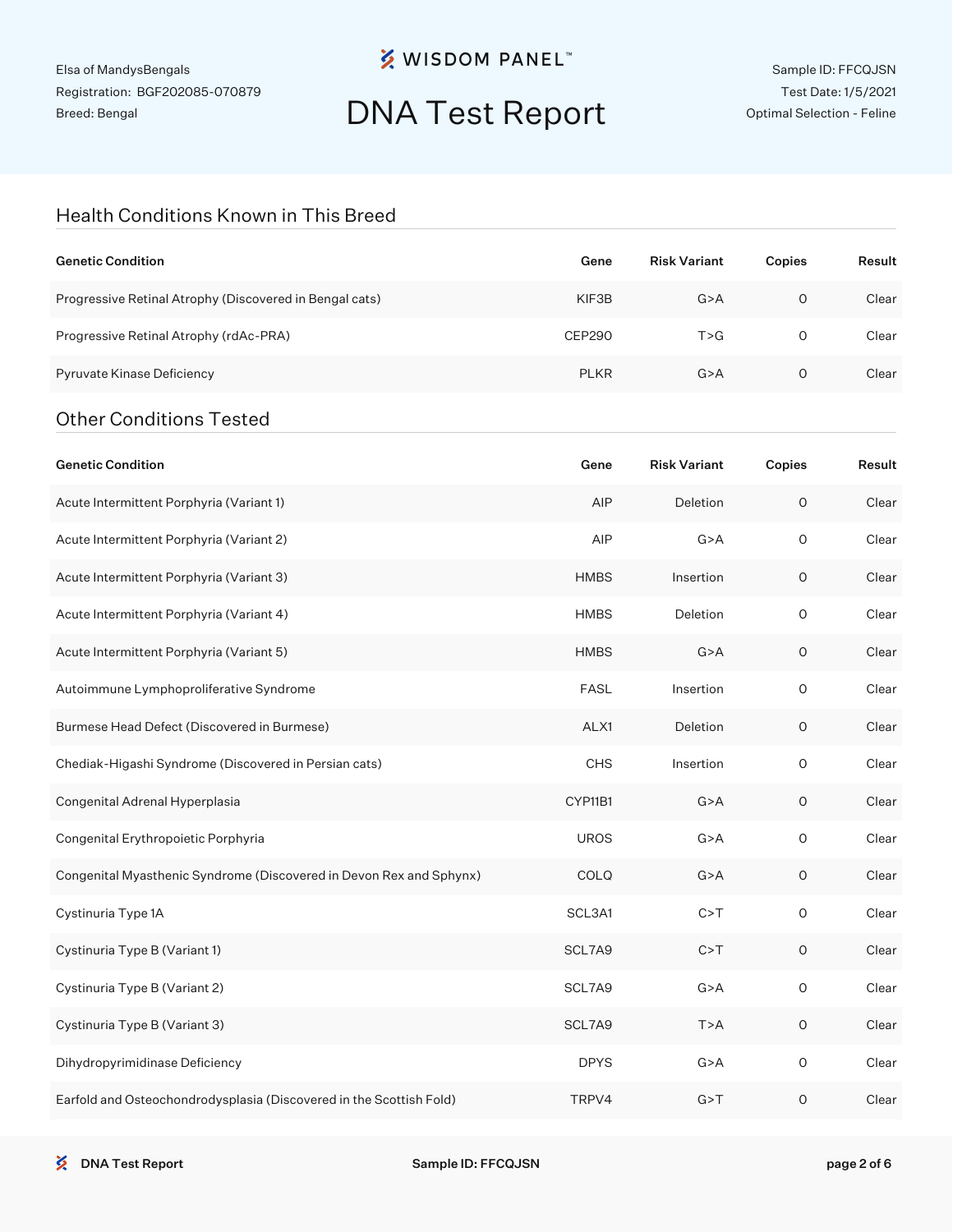## **※ WISDOM PANEL**™

# DNA Test Report

### Other Conditions Tested (continued)

| <b>Genetic Condition</b>                                            | Gene           | <b>Risk Variant</b> | Copies              | Result |
|---------------------------------------------------------------------|----------------|---------------------|---------------------|--------|
| Factor XII Deficiency (Variant 1)                                   | F12            | Deletion            | $\mathsf O$         | Clear  |
| Factor XII Deficiency (Variant 2)                                   | F12            | Deletion            | $\circ$             | Clear  |
| Familial Episodic Hypokalaemic Polymyopathy (Discovered in Burmese) | WNK4           | C > T               | $\mathsf O$         | Clear  |
| Glutaric Aciduria Type II                                           | <b>ETFDH</b>   | T > G               | $\circ$             | Clear  |
| Glycogen Storage Disease (Discovered in Norwegian Forest Cat)       | GBE1           | Insertion           | 0                   | Clear  |
| GM1 Gangliosidosis                                                  | GLB1           | G > C               | $\circ$             | Clear  |
| GM2 Gangliosidosis                                                  | GM2A           | Deletion            | 0                   | Clear  |
| GM2 Gangliosidosis, type II (Discovered in Burmese cats)            | <b>HEXB</b>    | 0 > 0               | $\circ$             | Clear  |
| GM2 Gangliosidosis, type II (Discovered in domestic shorthair cats) | <b>HEXB</b>    | Insertion           | 0                   | Clear  |
| GM2 Gangliosidosis, type II (Discovered in japanese domestic cats)  | <b>HEXB</b>    | C > T               | $\circ$             | Clear  |
| Hemophilia B (Variant 1)                                            | F <sub>9</sub> | C > T               | $\mathsf O$         | Clear  |
| Hemophilia B (Variant 2)                                            | F <sub>9</sub> | G > A               | $\circ$             | Clear  |
| Hyperoxaluria type II                                               | <b>GRHPR</b>   | G > A               | 0                   | Clear  |
| Hypertrophic Cardiomyopathy (A31P; Discovered in Maine Coon)        | <b>MYBPC</b>   | G > C               | $\circ$             | Clear  |
| Hypertrophic Cardiomyopathy (Discovered in Ragdoll)                 | <b>MYBPC</b>   | C > T               | $\mathsf O$         | Clear  |
| Hypotrichosis (Discovered in Birman cats)                           | FOXN1          | Deletion            | $\circ$             | Clear  |
| Lipoprotein Lipase Deficiency                                       | <b>LPL</b>     | G > A               | $\mathsf O$         | Clear  |
| Medication Sensitivity (MDR1)                                       | ABCB1          | Deletion            | 0                   | Clear  |
| Mucopolysaccharidosis Type I                                        | <b>IDUA</b>    | Deletion            | $\mathsf O$         | Clear  |
| Mucopolysaccharidosis Type VI (mild form)                           | ARSB           | G > A               | $\mathsf{O}\xspace$ | Clear  |
| Mucopolysaccharidosis Type VI (severe)                              | ARSB           | $T>C$               | $\mathsf O$         | Clear  |
| Mucopolysaccharidosis Type VII                                      | <b>GUSB</b>    | G > A               | $\mathsf O$         | Clear  |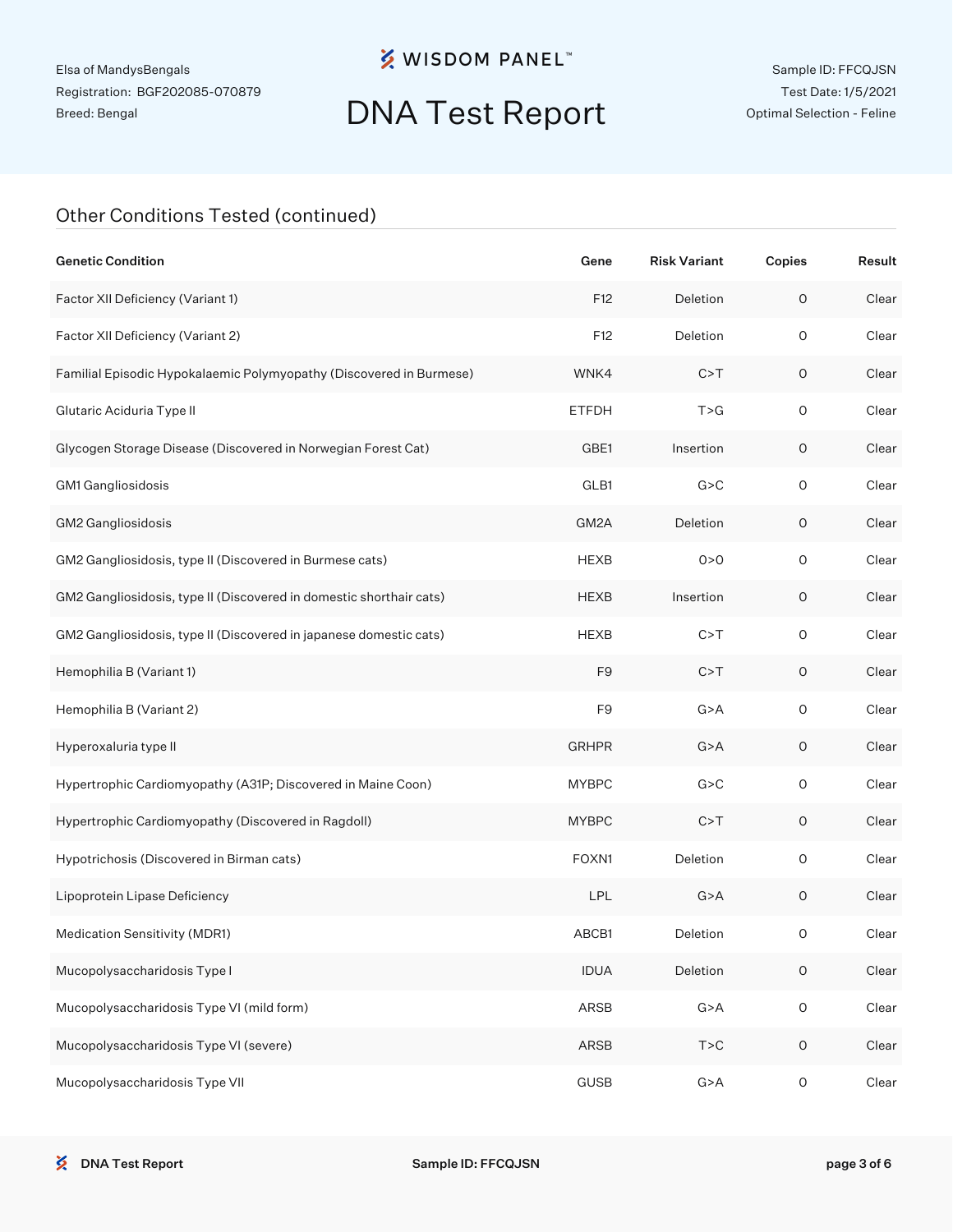## **※ WISDOM PANEL**™

# DNA Test Report

Sample ID: FFCQJSN Test Date: 1/5/2021 Optimal Selection - Feline

### Other Conditions Tested (continued)

| <b>Genetic Condition</b>                                 | Gene              | <b>Risk Variant</b> | Copies       | Result |
|----------------------------------------------------------|-------------------|---------------------|--------------|--------|
| Mucopolysaccharidosis VII                                | <b>USB</b>        | C > T               | $\circ$      | Clear  |
| Myotonia Congenita                                       | CLCN <sub>1</sub> | G > T               | O            | Clear  |
| Polycystic Kidney Disease (PKD)                          | PKD <sub>1</sub>  | C > A               | 0            | Clear  |
| Progressive Retinal Atrophy (Discovered in Persian cats) | <b>PRA</b>        | C > T               | $\mathsf{O}$ | Clear  |
| Sphingomyelinosis (Variant 1)                            | NPC <sub>1</sub>  | G > C               | $\circ$      | Clear  |
| Sphingomyelinosis (Variant 2)                            | NPC <sub>2</sub>  | G > A               | 0            | Clear  |
| Spinal Muscular Atrophy (Discovered in Maine Coon)       | LIX1              | Deletion            | O            | Clear  |
| Vitamin D-Dependent Rickets                              | CYP27B1           | G > T               | O            | Clear  |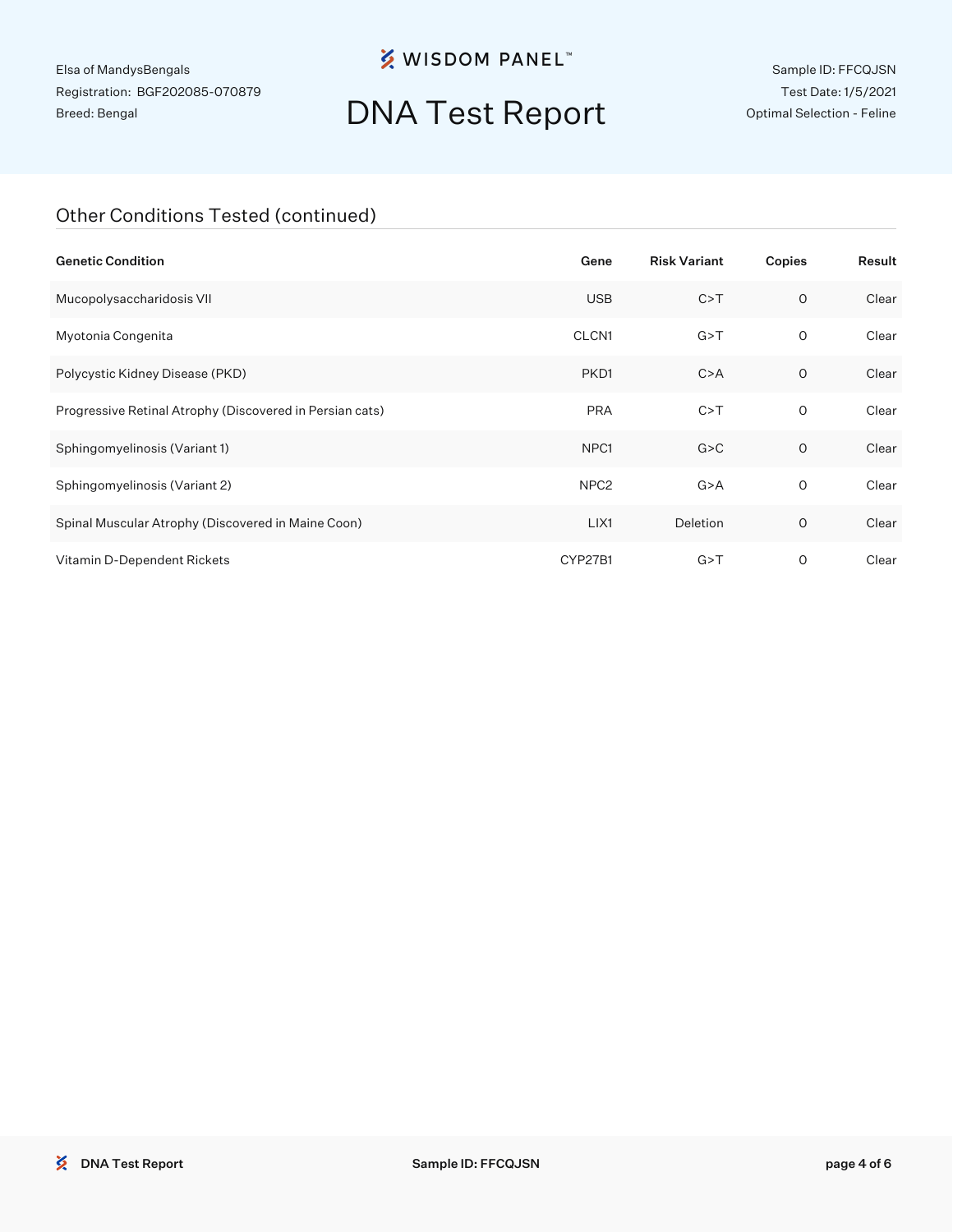## **※ WISDOM PANEL**™

# DNA Test Report

#### Sample ID: FFCQJSN Test Date: 1/5/2021 Optimal Selection - Feline

#### Coat Color

| <b>Genetic Trait</b>                          | Gene        | Variant                        | Copies       | Result                            |
|-----------------------------------------------|-------------|--------------------------------|--------------|-----------------------------------|
| Charcoal (Discovered in Bengal cats)          | <b>ASIP</b> | $A^{\text{Pb}}$                | $\mathsf O$  | No effect                         |
| Solid color (Non-Agouti)                      | ASIP        | a                              | $\mathbf{1}$ | Agouti (banded) hair              |
| Partial and Full White                        | FERV1       | W or w <sup>s</sup>            | 0            | No effect                         |
| Gloving (Birman cat - White Gloves)           | KIT         | w <sup>g</sup>                 | $\mathbf 0$  | No effect                         |
| Amber (Discovered in Norwegian Forest<br>Cat) | MC1R        | e                              | $\circ$      | No effect                         |
| Russet (Discovered in Burmese cats)           | MC1R        | $e^r$                          | O            | No effect                         |
| <b>Dilution</b>                               | <b>MLPH</b> | d                              | $\circ$      | No effect                         |
| Albinism (Discovered in Oriental breeds)      | <b>TYR</b>  | $c^a$                          | $\circ$      | No effect                         |
| Colorpoint (Discovered in Burmese cats)       | <b>TYR</b>  | $\mathbf{c}^{\,\mathsf{b}}$    | 1            | <b>Burmese colorpoint carrier</b> |
| Colorpoint (Discovered in Siamese cats)       | <b>TYR</b>  | $\mathbf{c}^{\,\mathrm{s}}$    | 1            | Siamese colorpoint carrier        |
| Mocha (Discovered in Burmese cats)            | <b>TYR</b>  | $\hbox{c}^{\hbox{\tiny\rm m}}$ | $\mathsf O$  | No effect                         |
| Chocolate                                     | <b>TYRP</b> | b                              | 0            | No effect                         |
| Cinnamon                                      | <b>TYRP</b> | $b^{\dagger}$                  | $\mathsf O$  | No effect                         |
| Coat Type                                     |             |                                |              |                                   |

| <b>Genetic Trait</b>                                              | Gene             | Variant          | Copies  | Result       |
|-------------------------------------------------------------------|------------------|------------------|---------|--------------|
| Long hair (Mutation M1, discovered in<br>Ragdolls)                | FGF <sub>5</sub> | M1               | $\circ$ | No effect    |
| Long hair (Mutation M2, discovered in<br>Norwegian Forest cats)   | FGF <sub>5</sub> | M <sub>2</sub>   | O       | No effect    |
| Long hair (Mutation M3, discovered in<br>Ragdolls and Maine Coon) | FGF <sub>5</sub> | MЗ               | -1      | Inconclusive |
| Long hair (Mutation M4, common)                                   | FGF <sub>5</sub> | M4               | O       | No effect    |
| Lykoi coat (Mutation Ca)                                          | <b>HR</b>        | $hr^{\text{Ca}}$ | $\circ$ | No effect    |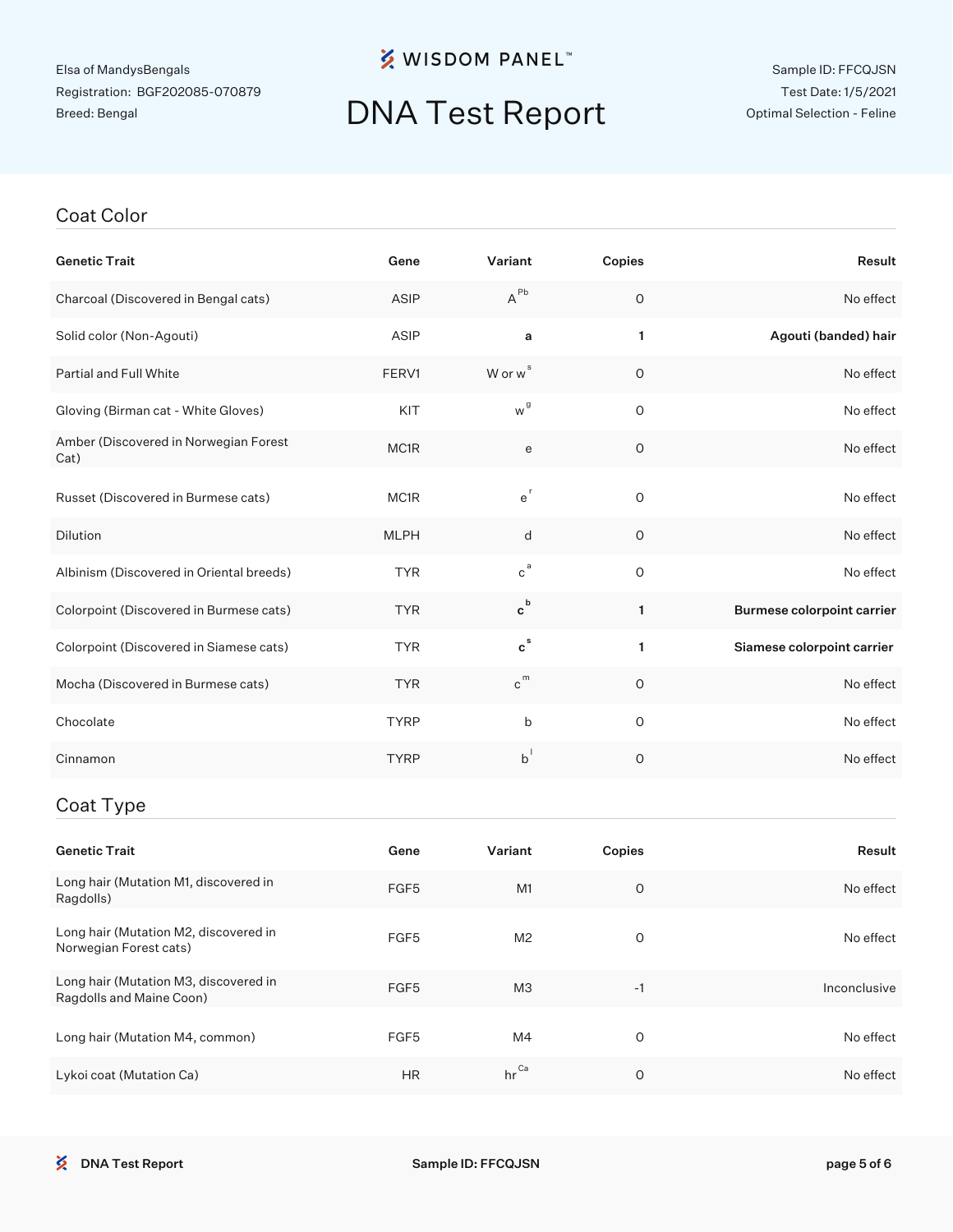## **※ WISDOM PANEL**™

# DNA Test Report

Sample ID: FFCQJSN Test Date: 1/5/2021 Optimal Selection - Feline

### Coat Type (continued)

| <b>Genetic Trait</b>                                 | Gene    | Variant                     | Copies      | Result                 |
|------------------------------------------------------|---------|-----------------------------|-------------|------------------------|
| Lykoi coat (Mutation VA)                             | HR      | $hr^{\vee A}$               | $\circ$     | No effect              |
| Hairlessness (Discovered in Sphynx cats)             | KRT71   | $\mathsf{re}^{\mathsf{hr}}$ | $\circ$     | No effect              |
| Rexing (Discovered in Devon Rex)                     | KRT71   | $re^{dr}$                   | $\mathsf O$ | No effect              |
| Rexing (Discovered in Cornish Rex and<br>German Rex) | LPAR6   | $\mathsf{r}$                | $\circ$     | No effect              |
| Glitter                                              | Pending | gl                          | 1           | <b>Glitter carrier</b> |
| <b>Body Features</b>                                 |         |                             |             |                        |
|                                                      |         |                             |             |                        |
| <b>Genetic Trait</b>                                 | Gene    | Variant                     | Copies      | Result                 |
| Short tail (Discovered in Japanese Bobtail<br>cats)  | HES7    | jb                          | 0           | No effect              |
| Polydactyly (Mutation HW)                            | LIMBR1  | <b>HW</b>                   | $\circ$     | No effect              |
| Polydactyly (Mutation UK1)                           | LIMBR1  | UK1                         | $\mathsf O$ | No effect              |
| Polydactyly (Mutation UK2)                           | LIMBR1  | UK <sub>2</sub>             | $\circ$     | No effect              |
| Short tail (Discovered in Manx - variant 1)          | $\top$  | C1199del                    | $\mathsf O$ | No effect              |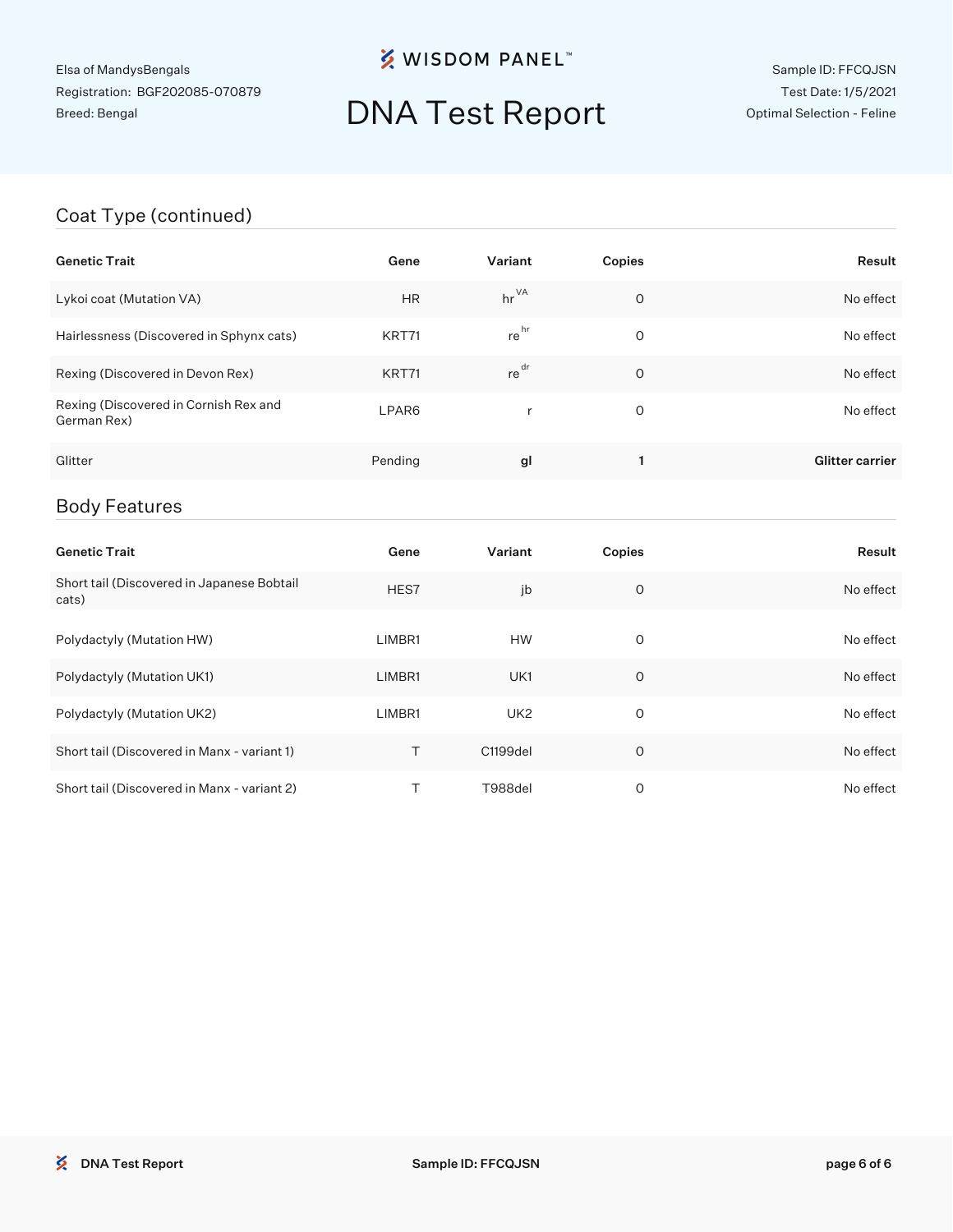

## **LABORATORY REPORT #562122**

| Account:<br>Company:<br>Name:                                                            | 3391 | Market Lane Animal Hospital |           |                          | E-mail:<br>Phone:<br>Fax: | marketlaneanimalhospital@gmail.com<br>9058566770<br>9058566493 |           |
|------------------------------------------------------------------------------------------|------|-----------------------------|-----------|--------------------------|---------------------------|----------------------------------------------------------------|-----------|
| Animal ID:<br>Owner:<br><b>Breed:</b><br><b>OP - Ova &amp; Parasites</b><br>Parasitology |      | Elsa<br>Simpson<br>Bengal   |           | Species:<br>Sex:<br>Age: | Feline<br>Female<br>14m   |                                                                |           |
| <b>Description</b>                                                                       |      |                             | Result    |                          | <b>Description</b>        |                                                                | Result    |
| Coccidia                                                                                 |      |                             | None seen |                          | Trichomonas               |                                                                | None seen |
| Oocysts                                                                                  |      |                             | None seen |                          | Eggs                      |                                                                | None seen |
| Giardia                                                                                  |      |                             | None seen |                          | Worms                     |                                                                | None seen |
| Cysts                                                                                    |      |                             | None seen |                          |                           |                                                                |           |

Notes:

If Ova and Parasite tests are negative and the animal still has diarrhea, we recommend doing the Canine Infectious Diarrhea Profile (DNA profile, code:CP18) or Feline Infectious Diarrhea Profile (DNA profile, code:FP16)